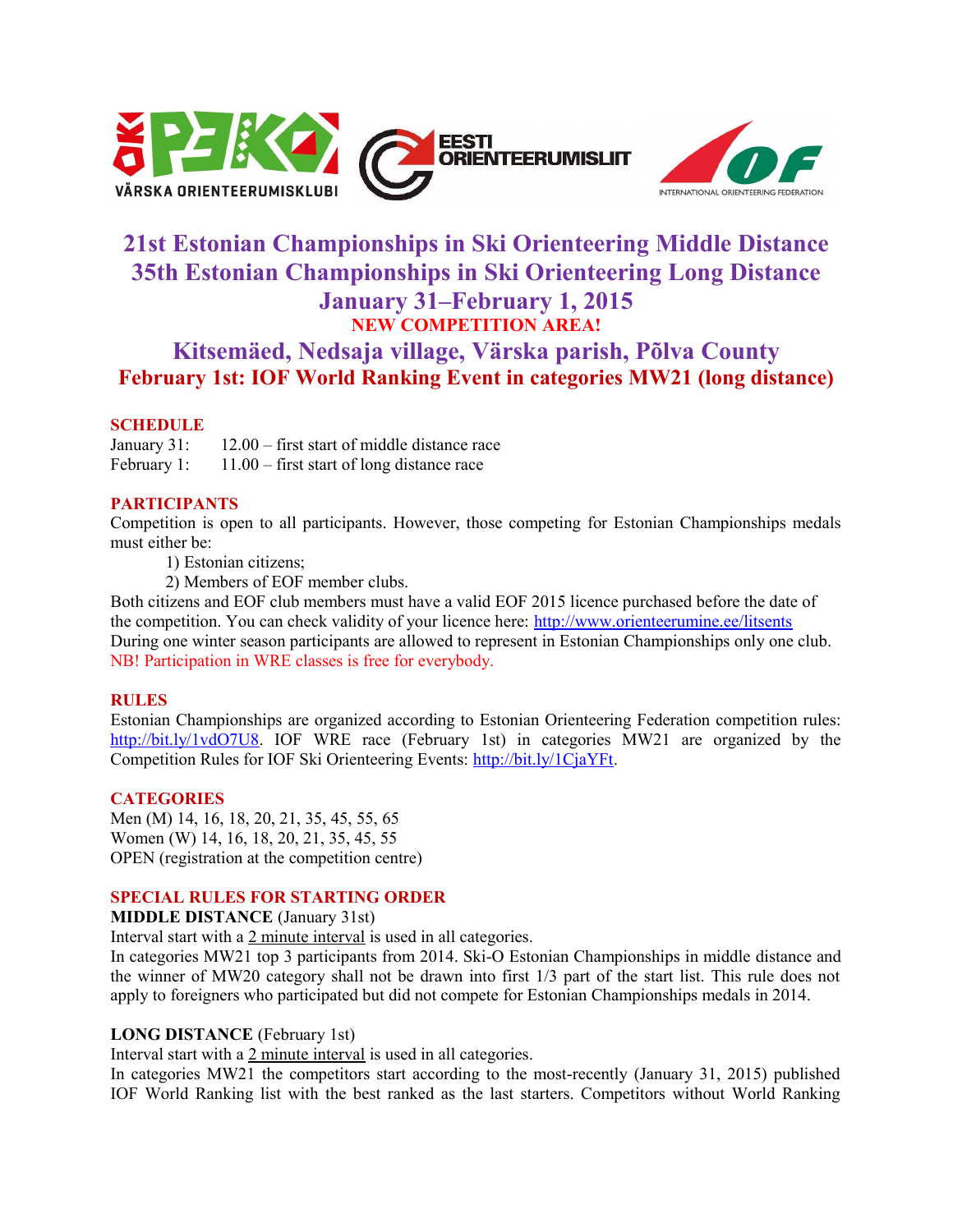points start first in random order. If two athletes have equal ranking, the one with the highest single score starts last. You can find IOF World Ranking here: http://ranking.orienteering.org/

# **TERRAIN AND MAP**

Terrain is mostly covered with pine forest and areas with young vegetation. Forest takes up around 95% of the terrain. Elevation difference on the terrain is up to 30 meters on one slope. On January 22 there was around 10cm of frozen snow on the terrain.

Map drawn by Madis Oras, ski-orienteering track network planned by Raul Kudre.

Middle distance: map scale 1:10 000, contour interval 2,5 m

Long distance: map scale 1:10 000 (in shorter distances) or 1:12 500 (in longer distances), contour interval 2,5 m

Previous map: [2013074](http://www.orienteerumine.ee/kaart/kaartshow.php?Kood=2013074)

Map example and snow conditions on 22.01.2015:



## **PRELIMINARY COURSES**

#### **MIDDLE DISTANCE (winners time)**

| <b>MW 14</b>    | 20 minutes      |
|-----------------|-----------------|
| MW 16, 18, 20   | 25 minutes      |
| <b>MW 21</b>    | $25-30$ minutes |
| MW 35 and older | 25 minutes      |

#### **LONG DISTANCE (winners time)**

| <b>MW 14</b>     | 35–40 minutes  |
|------------------|----------------|
| MW 16            | 40–45 minutes  |
| <b>MW18</b>      | 45–50 minutes  |
| <b>MW 20</b>     | 50–55 minutes  |
| W 21 (WRE)       | 75–90 minutes  |
| <b>M21 (WRE)</b> | 95-100 minutes |
| MW 35            | 50–55 minutes  |
| MW 40 and older  | 45-50 minutes  |

#### **PUNCHING SYSTEM**

Traditional SPORTident punching system will be used in all categories. All versions (including series 8 and 9) of SI-cards can be used. Rental fee per day is 1 EUR. Organizers must be informed about the wish to rent a SI-card upon registration. Rented cards can be obtained at the competition centre. When a hired SI-card is lost, fine of 30 EUR will be charged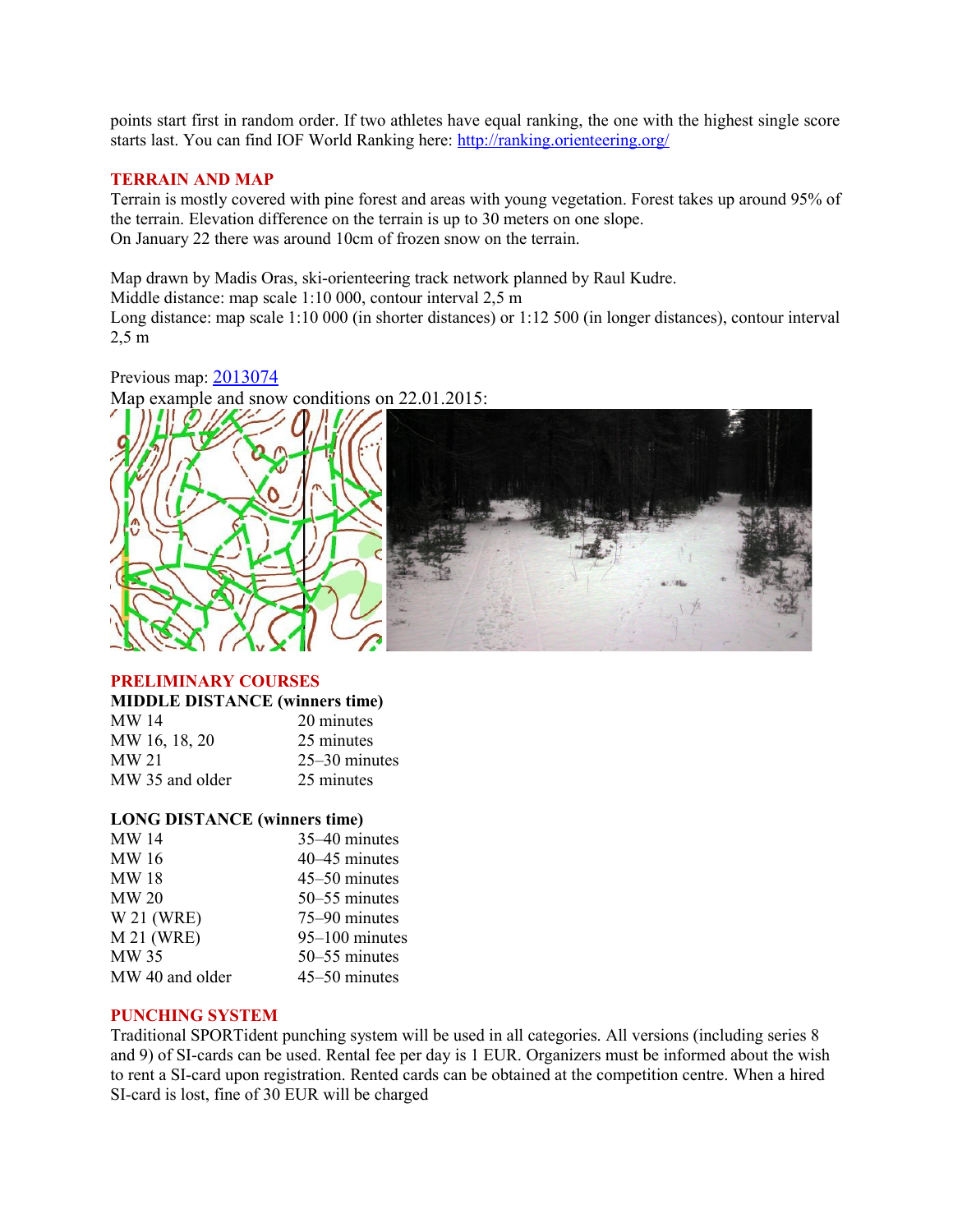## **PRIZE GIVING**

In categories MW14, MW16, MW18, MW20, MW21\* the winners will be awarded with the Estonian Champion title. First three places receive a medal and a diploma of the Estonian Olympic Committee - EOC.

\* If there are less than 4 registered participants in categories MW14, MW16, MW18, MW20, MW21 by the final date for pre-registration, no Estonian Championship titles and EOC medals will be handed out. The best will be awarded with an EOF diploma.

In other categories the title 2015 Estonian Champion will be assigned to winners. First three places will be awarded at least with a medal of the EOF.

In case of a foreigner not competing for the Estonian Championship medals comes to the three best places, he/she will be awarded with prize.

## **REGISTRATION**

On-line registration at https://www.osport.ee/ or by sending e-mail to [einar@verska.ee](mailto:einar@verska.ee) before **January 28, 2015 at 8pm**. Participation fee should be paid to organizers bank account:

Beneficiary: Värska Orienteerumisklubi Peko

Address: Värska, Põlvamaa 64001, Estonia

IBAN: EE242200001120074669

Bank: Swedbank AS, 8 Liivalaia Street,15040 Tallinn, Estonia

Registration fee should be paid together with registration. The registration is valid only after payment. Please note that all bank charges are due from the sender.

**NB! Registration to WRE long distance race can be done only through IOF Eventor (International Orienteering Federation's Event Management Service):** <http://eventor.orienteering.org/Events> **If you experience any problems, you might find help from here:** <http://eventor.orienteering.org/Home/HelpAndSupport> **or contact your national administrator.** 

#### **ENTRY FEE**

| MW 14, 16, 18     | $4 \text{€/day}$   |
|-------------------|--------------------|
| MW 20, M 65       | $7 \in$ /day       |
| MW 21, 35, 45, 55 | $10 \text{ E/day}$ |

#### **COMPLAINTS AND PROTESTS**

All complaints or protests on topics which are not explained in this document and arise during the competition will be discussed and solved by the competition jury. In making decisions the jury will take into consideration this document and most up-to-date EOF competition rules. If needed, the jury can consult with EOF board.

A separate jury (3 or 5 voting members) will be appointed for the IOF WRE event. The IOF Event Adviser will lead the jury but has no vote.

## **ADDITIONAL INFORMATION**

Number bibs are used only in MW 21 categories. No shower in the competition centre.

### **ACCOMMODATION**

| Värska Gymnasium (hard floor accommodation). Info: Üllar Mehine |                         | $+3725101906$ |
|-----------------------------------------------------------------|-------------------------|---------------|
| Värska veekeskus                                                | www.spavarska.ee        | $+3727999300$ |
| Värska sanatoorium (hotel)                                      | www.spavarska.ee        | $+3727999300$ |
| Hirvemäe Holiday Centre                                         | http://www.hirvemae.ee/ | $+3727976105$ |
| <b>ORGANIZERS</b>                                               |                         |               |